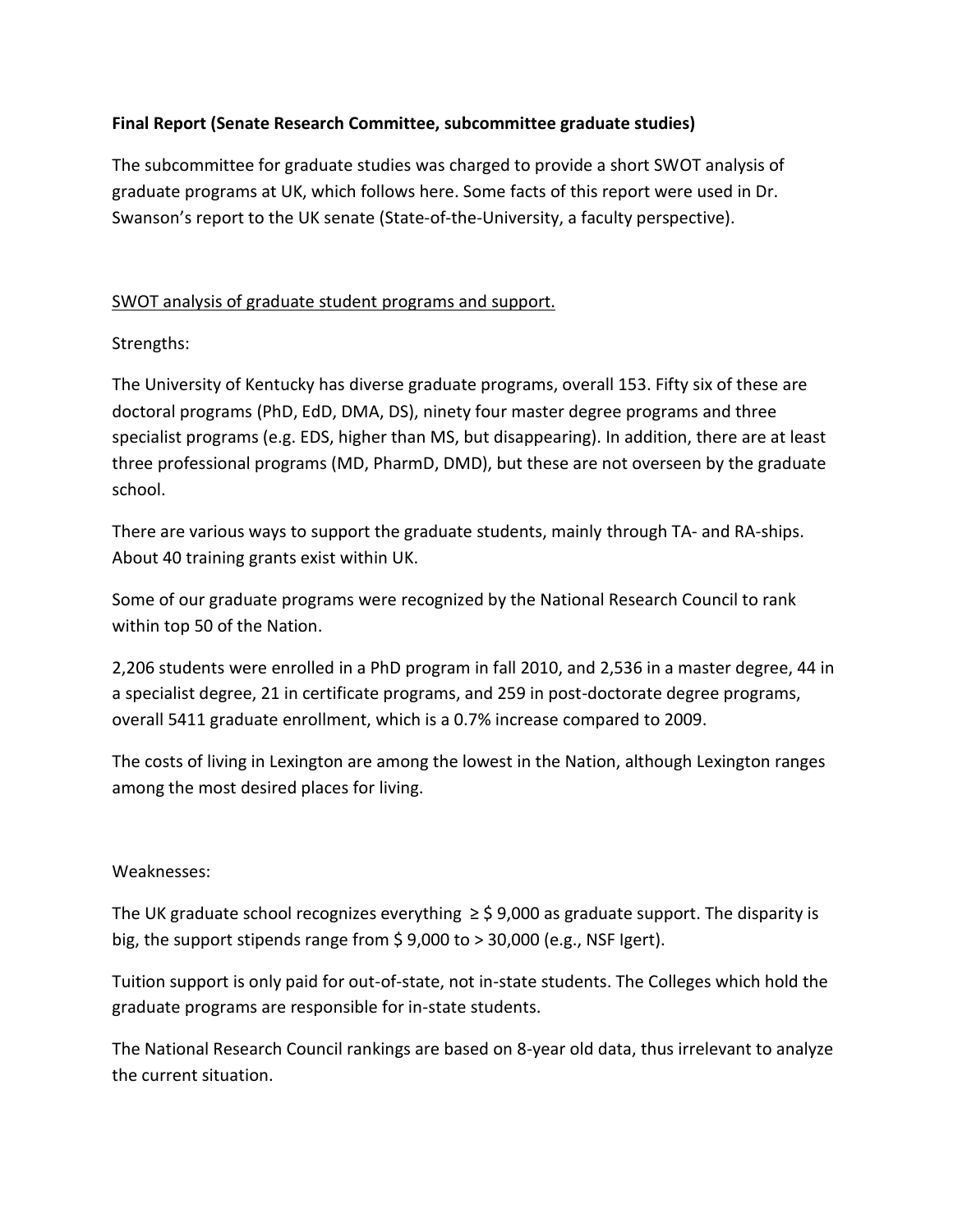The graduate enrollment went down in 2005 (-8.33%), 2007 (-3.43%), 2008 (-0.65%), and 2009 (-2.96%), always compared to the year before. Only in the years 2006 (+3.93%) and 2010 (+0.7%) increases in enrollment were noted.

## Opportunities:

Better advertisement of Lexington as a place to live and study.

If UK wins the 2011 NCAA National championship, that will help recruitment in future.

Creation of more and higher paid TA- and RA-ships.

### Threats:

The great disparity in graduate funding causes problems for many programs, and for recruitment. For example Chemistry students are supported by  $\sim$  \$ 15,500 per year in the Chemistry department, but  $\sim$  \$ 20,000/a in Pharmaceutical Sciences.

The TA support budget remained the same in the last two decades, so that the real number of TA-ships is constantly sinking.

Low stipends will discourage students to apply for graduate programs. With dwindling funding, and less available training grants, the situation will get worse.

Another problem is gaps in funding (e.g., summer student support, disability support, see examples below).

Many graduate student applicants just look at the stipend, and do not take into consideration the low costs of living.

The budget may not allow a stipend increase.

### Other Committee issues:

1) Student status for pre-qualifying exam Ph.D. students over the summer

The subcommittee of the Senate Research and Grants committee focused on TA/RA issues met on March  $17<sup>th</sup>$ , 2011. One issue that was brought to our attention concerned availability of student status for pre-qualifying exam Ph.D. students over the summer. Currently, there is no mechanism for these students to hold full time status for their research over the summer. Post-qualifying exam students can